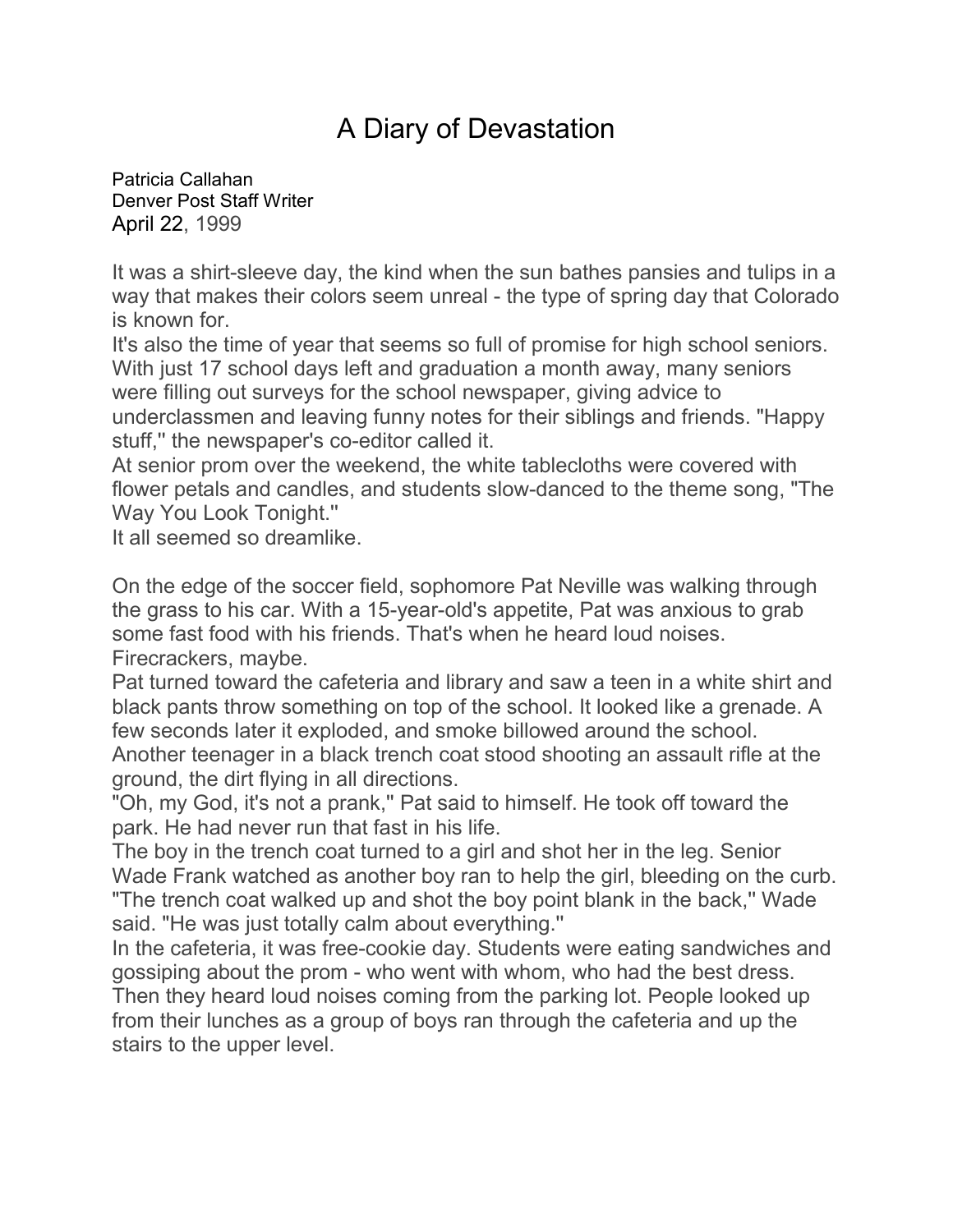Must be the senior prank, many students thought. After all, the seniors already had closed the junior parking lot with cement blocks. Everyone thought they'd come up with something better than that.

Then the door flew open, and teacher Dave Sanders jumped up on a plastic cafeteria chair.

"Get under the tables!'' he screamed. "GET DOWN!''

There was just an instant as the words sank in.

Then chaos overwhelmed the cafeteria as hundreds of students scrambled to get underneath the round lunch tables. The semi-circular windows that overlook the senior lot fogged with smoke.

Two boys entered the cafeteria. One, in a white shirt, had an ammunition belt draped around his body and was carrying a large gun. The other, in a black trench coat, had a shotgun and a pistol.

Freshman Casey Fisher hadn't made it under the tables. He was in line getting his lunch when one of the gunman shot someone 10 feet from where he was standing.

"It sounded like a bomb going off,'' Casey said.

Parent and lunchroom worker Karen Nielson ran to help some kids who were hurt. But the boy in the long jacket fired another 20 rounds. "He just kept firing,'' she said. "They went into the kitchen and started blasting.''

Keni Dooley crawled from under the table and slipped out into the parking lot. The 16-year-old crouched between two cars for more than two hours. "Please don't let anything happen to anybody,'' she prayed to herself.

Inside, students started crawling over backpacks toward the stairs out of the cafeteria. Some janitors tried to direct traffic. "Someone got shot!'' a student yelled.

Many students got up and ran up the stairs. They were screaming and crying. They could hear bullets hitting metal: the stair railings, the lockers.

In the hallway upstairs, senior Jon Behunin saw a stampede.

"I had to stand up against the lockers so that I wouldn't get trampled,'' he said. "Everyone was mobbing past me in a panic.''

At the top of the stairs, Dave Sanders, the teacher who had warned the cafeteria of the gunmen, fell to the ground. He was bleeding heavily. "He was on his elbows trying to direct kids,'' said senior Rachel Erbert.

Senior Adam Foss was across the hall in the choir room when someone ran in and yelled, "There's a gun!''

After half the room fled, Adam stuck his head out into the hallway and saw a gun barrel pointed at Sanders.

"I saw the teacher say, "Get down,'- '' Adam said. "I think he was trying to make sure all of the kids got out of the hallway.''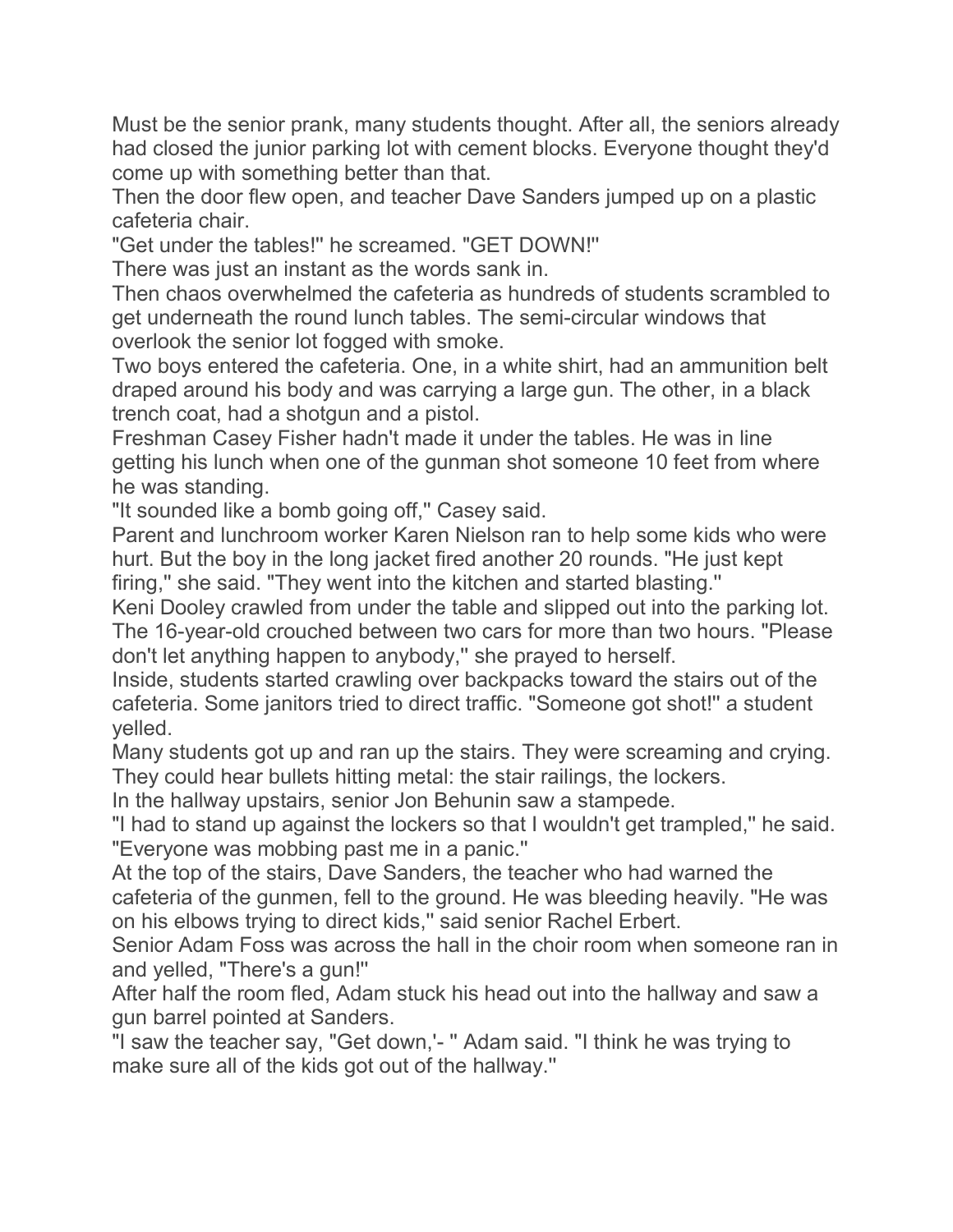The gun went off and Adam saw Sanders fall into the lockers. Adam locked the door and led students into an office off the choir room. They huddled there for hours.

Senior Seth Houy finished lunch and decided to go the library to leaf through magazines and hang out with his sister. He heard shots but thought they were from a paintball gun.

Then a teacher ran into the library. She had blood on her shoulder.

"There's a guy with a gun. Everyone get down!'' she yelled.

Students ducked under the wooden tables and waited. Many turned chairs sideways and tried to use them as shields. Seth tucked his sister's head and her friend's under his body, covering them like a shield underneath the table. The students heard explosions from downstairs and pieces of the ceiling fell around them.

They heard voices approaching the library: "This is for all the people who have made fun of us all these years.''

From underneath a table sophomore Brittany Bollerud could see only the gunmen's combat boots and the bottoms of their coats. They were laughing as they shot at students.

"This is revenge,'' they said as they fired their guns.

Seth heard them say something about shooting everyone with a white baseball hat. He was wearing one. He ripped it off and stuffed it underneath him. It was the only time he moved while the gunmen were in the room. As the gunfire continued, the two boys walked around and taunted people. "Look at this nerd,'' the gunmen said. Then everyone heard repeated shots. "Look at this nigger.'' More shots.

"It was like a war in there,'' Brittany said.

Seth told his sister to pray. "I told them the only thing that would protect us was God,'' he said.

Brittany thought she was in a dream. "But then I saw blood everywhere, and I knew it was real,'' she said. She thought she would never get out.

The shooting continued for about 10 minutes. One of the gunman dropped a clip while the other reloaded. Then they ran out of the room. The students slowly got out from under the tables and fled, stepping over classmates on their way out. There were bodies everywhere.

"Honestly, I think that God made us invisible,'' Seth said. "We prayed the hardest we'd ever prayed, and God put an invisible shield around us.'' Much later, Denver Detective Alex Woods entered the library looking for bombs. What he saw, he described in one word. Carnage.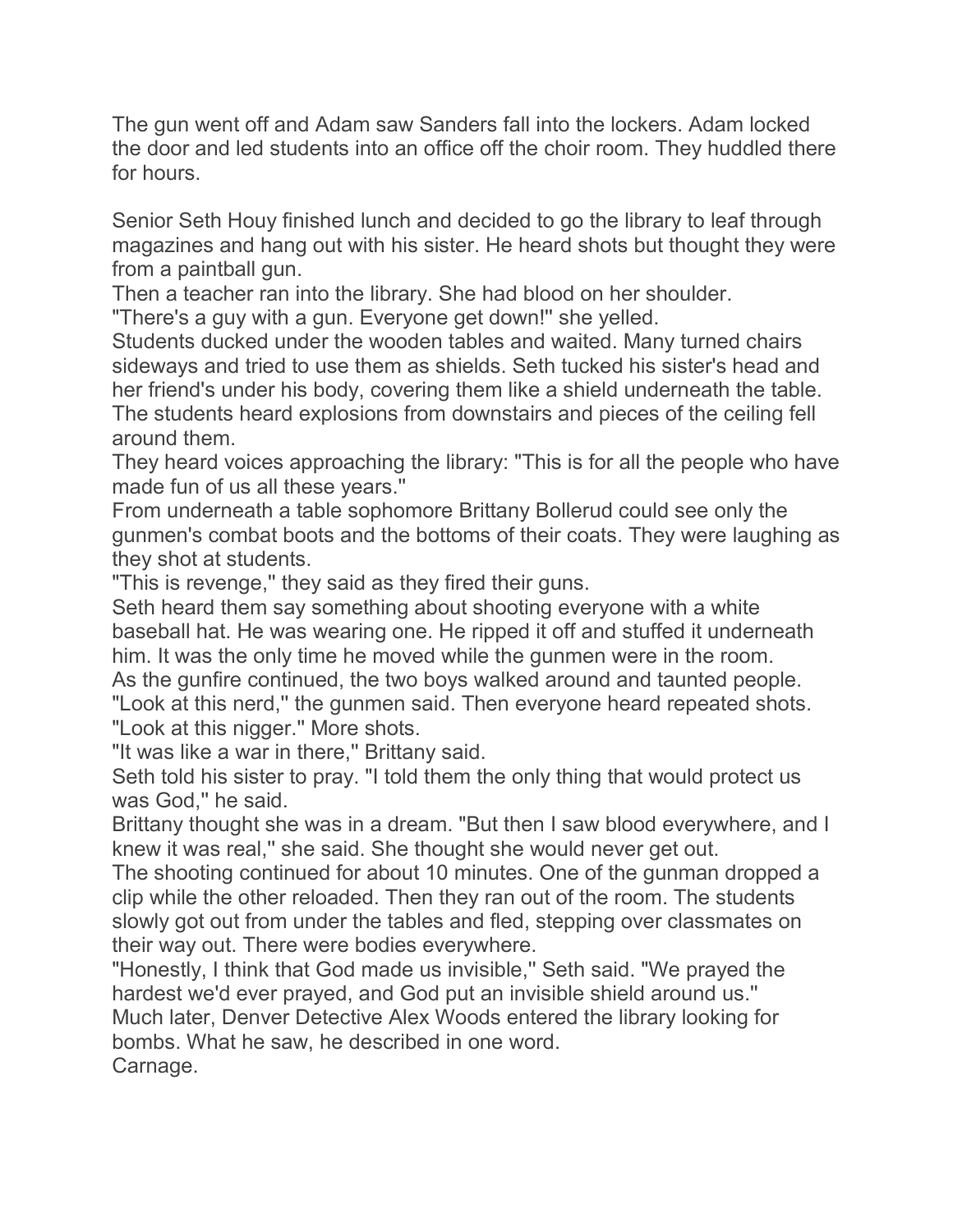There were bodies under desks, some curled up in fetal positions. Nobody was alive. "It's devastating,'' he said. "These are just defenseless kids.''

Teacher Dave Sanders limped to a science room down the hall and collapsed. "He left a couple teeth where he landed," freshman Kathy Carlston said. "He was bleeding really bad.''

Sophomore Kevin Starkey got boys to take off their shirts to cover Sanders. Others got blankets from the room next door. They tried to stop the bleeding with pressure.

Sanders was coughing up blood. His face was pale, but he was breathing. He started to drift off. Kevin knew that he had to give Sanders hope to keep him alive. He took pictures of Sanders' daughters out of the teacher's wallet and held them up.

"Tell me about them,'' Kevin said.

It worked. Sanders stayed awake. Teacher Theresa Miller called paramedics and gave them detailed directions to the classroom. Then she walked over to Sanders.

"Hang in there, buddy,'' she said.

The students lay on the cold tile floor and waited.

Another teacher wrote, "One bleeding to death'' on a dry-erase board. She propped it in the window for police to see.

Hours went by before the SWAT team arrived. They pointed guns at the students and told them to put their hands on their heads. Kevin asked the police if they all could carry Sanders using a folded up table as a backboard. They said no.

Some rescue workers huddled around the teacher as SWAT team members led the students out of the science room and into the lunchroom.

The cafeteria was flooded with 3 inches of water from the fire sprinklers. A Styrofoam plate with two uneaten pieces of pepperoni pizza sat untouched in the lunch line. Backpacks littered the place.

The SWAT team told the students not to touch any bags as they went outside. Kathy passed a boy lying next to a stairway outside. His face was pale, and he was surrounded in blood. He was dead.

"It looked like he was looking right at you,'' she said. "We had to keep going not to throw up.''

There was a dead girl at the top of the staircase. She had a pony tail and still had her backpack on.

"Her eyes were glazed over," Kathy said. "You know that last scene in Titanic, where they show all the dead people? It looked so much like that. "We had to keep running.''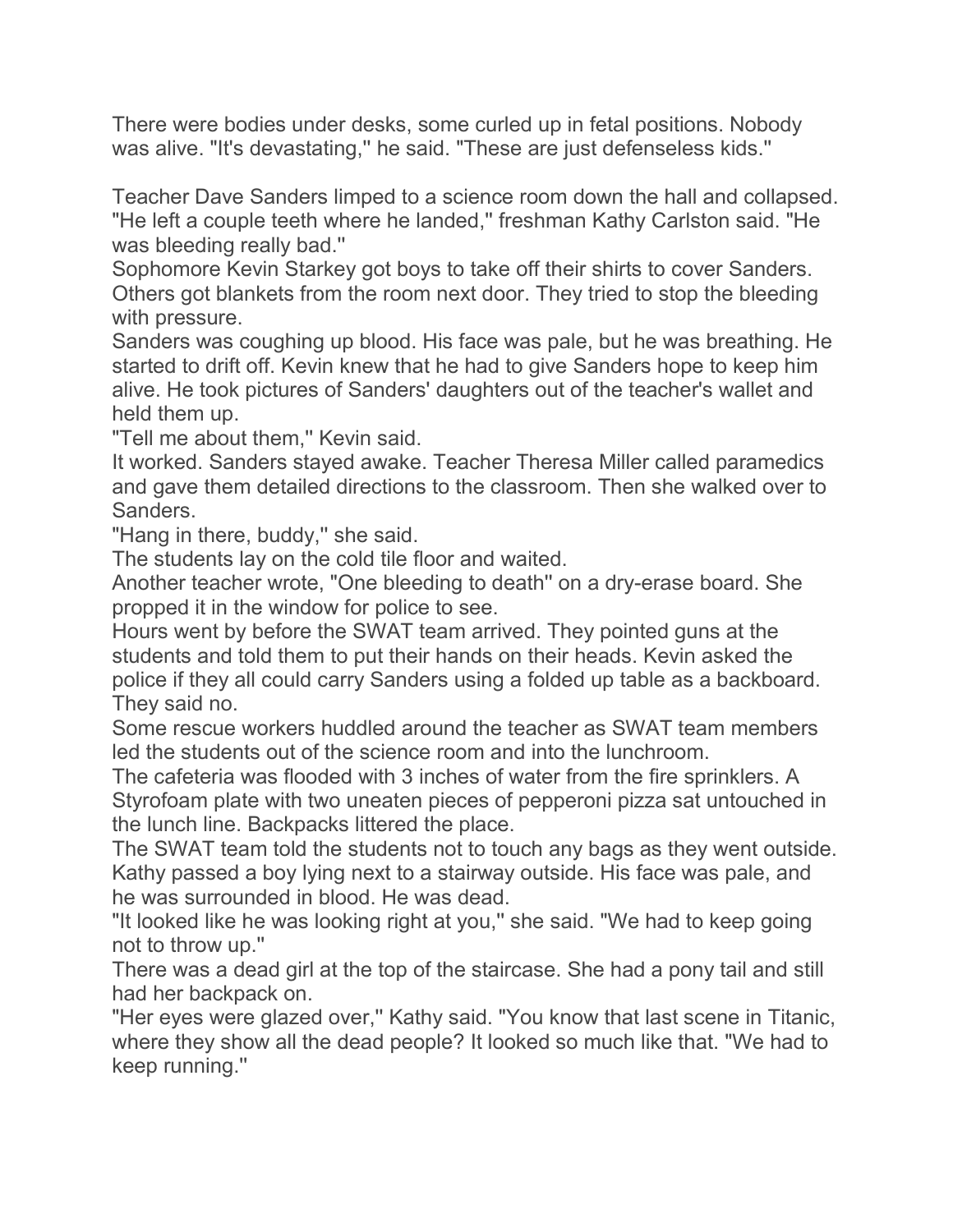The students didn't know it then, but Dave Sanders didn't make it. He died in a police officer's arms.

Blocks away, students stood on the stage in an elementary school auditorium waiting for their parents. Cut-out construction paper silhouettes on the wall behind them made a rainbow of faces.

"We still haven't found my brother," one girl said between sobs.

Panicked parents who didn't see their children on the stage wandered the auditorium floor with desperate looks, asking anyone they knew for news of their children.

Outside, teachers posted sign-in lists with children's names. They were filled with the bubbly scrawl of high school students, and parents scanned them frantically looking for familiar handwriting.

Other parents stood on fences, peering over the crowds as yellow school buses full of students pulled up to the school. With each bus, there were ecstatic cries and tearful reunions.

And as the last student got off each bus, some parents had panic in their eyes. Others stood in a daze. For them, there still was no reunion. On cell phones, they called their child's friends, hospitals.

That night a handful of parents remained at the school. Jefferson County District Attorney Dave Thomas told them that officers could not reach all of the bodies in the school because of bombs and booby traps that surrounded them.

They asked in desperation: Is there any way they could be alive inside the school? They wanted lists of names. Instead, he asked for physical descriptions - tattoos, jewelry. He told them to gather dental records and fingerprints.

"We've never been down this road before,'' he said.

Two women ran out a side door and vomited.

Counselors, pastors, nuns in habits outnumbered the parents four-to-one. Scrawled on a pink sign over the basketball hoop were the words: "Prayer corner. Please join us.''

Michael Shoels walked out of the school almost in a daze as media from all over the world surrounded him. A student had pulled his wife aside and told her that he saw their son, Isaiah, get shot. But still they held out hope. They prayed that he was at a friend's house, that he would call like their other two children had done.

"It's like a dream I'm trying to wake up from,'' Michael Shoels said. "Things are not looking good at all.'' But Isaiah never called, never came home. The Shoels found out Wednesday afternoon that police found Isaiah's body in the